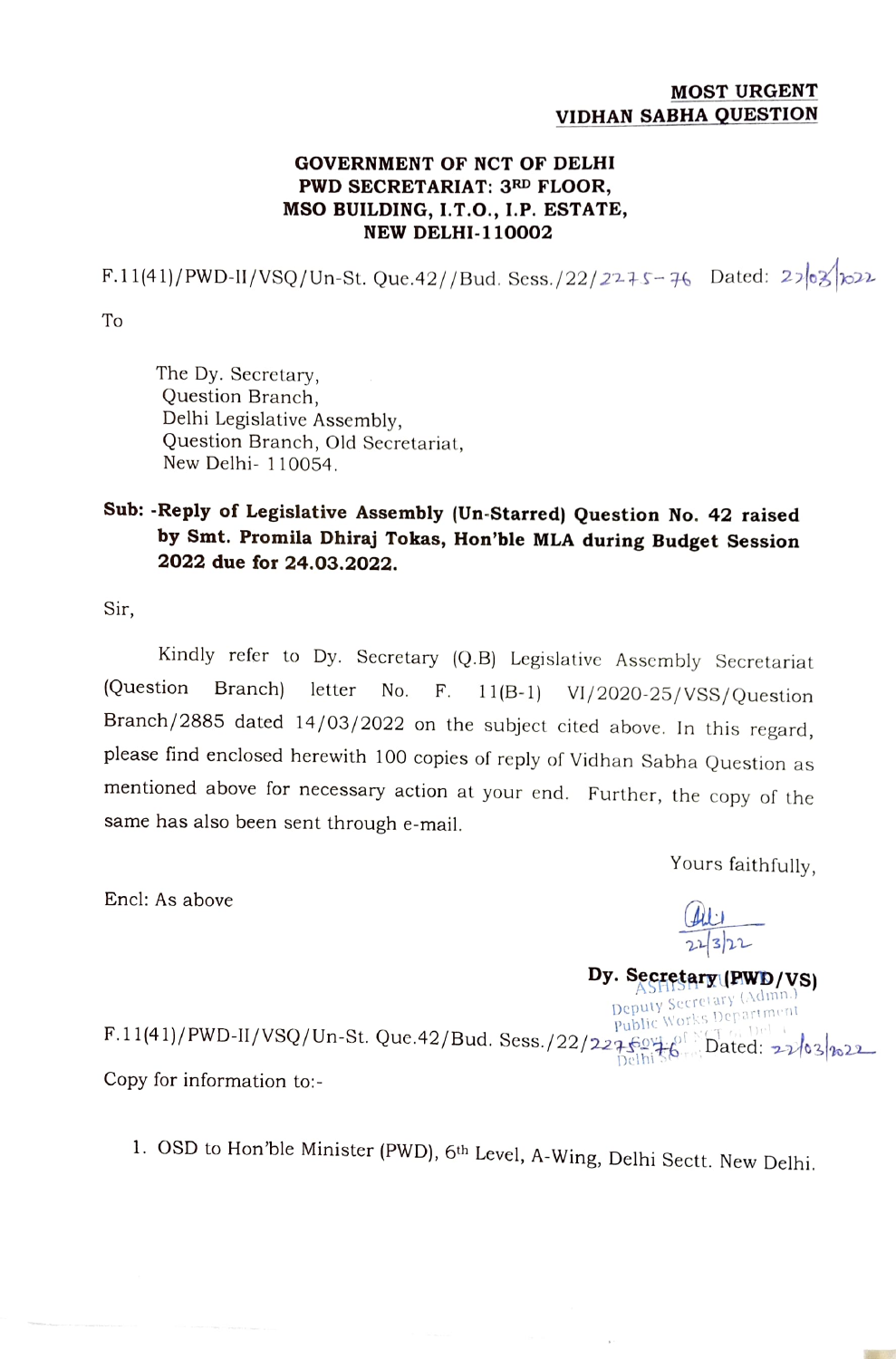$\frac{1}{2}$   $\frac{1}{2}$   $\frac{1}{2}$   $\frac{1}{2}$   $\frac{1}{2}$   $\frac{1}{2}$   $\frac{1}{2}$   $\frac{1}{2}$   $\frac{1}{2}$   $\frac{1}{2}$   $\frac{1}{2}$   $\frac{1}{2}$   $\frac{1}{2}$   $\frac{1}{2}$   $\frac{1}{2}$   $\frac{1}{2}$   $\frac{1}{2}$   $\frac{1}{2}$   $\frac{1}{2}$   $\frac{1}{2}$   $\frac{1}{2}$   $\frac{1}{2}$   $1110$ rh  $1111$ 

> विभाग का नामः लोक निर्माण विभाग, दिल्ली सरकार विभाग का पताः तीसरा तल, ए-विंग, एम.एस.ओ बिल्डिंग, आई.टी.ओ. इन्द्रप्रस्थ संपदा, नई दिल्ली-110002

अतारांकित प्रश्न संख्याः 42 दिनांकः 24.03.2022 प्रश्नकर्ता का नामः श्रीमती प्रमिला धीरज टोकस क्या उपमुख्यमंत्री / मंत्री, लोक निर्माण विभाग यह बताने की कृपा करेंगें कि

| क्र0सं0 | $\frac{1}{2}$<br>प्रश्न                                                                                                                                                                          | उत्तर                                                                                                                                                                                                                                                                                                                                                                                                                                                                                                                                 |
|---------|--------------------------------------------------------------------------------------------------------------------------------------------------------------------------------------------------|---------------------------------------------------------------------------------------------------------------------------------------------------------------------------------------------------------------------------------------------------------------------------------------------------------------------------------------------------------------------------------------------------------------------------------------------------------------------------------------------------------------------------------------|
| क)      | आर के पुरम विधान सभा में गंगनाथ<br>मंदिर के पास फुटओवर ब्रिज में<br>लिफट / एस्कलेटर कब तक लगा दिया<br>जाएगा;                                                                                     | आर के पुरम विधान सभा में गंगनाथ मंदिर के पास<br>फुटओवर ब्रिज का सिविल कार्य समापन पर है।<br>लिफ्ट लगाने का कार्य इस एफओवी के शिफट<br>किये जाने के प्रस्ताव के कारण रोंक दिया गया है।                                                                                                                                                                                                                                                                                                                                                  |
| ख)      | क्या दिल्ली सरकार का 2015 से पहले<br>बने सब–वे में विकलांगों की सुविधा के<br>लिए लिफ्ट या एस्कलेटर लगवाने का<br>प्रावधान है? यदि हॉ, तो आर के पुरम<br>विधान सभा में ये कार्य कब से शुरू<br>होगा; | यह पॉलिसी मामला है। इस संबंध में कोई पॉलिसी<br>अभी निश्चित नहीं की गयी है।                                                                                                                                                                                                                                                                                                                                                                                                                                                            |
| ग)      | ओवर ब्रिज है उनमें<br>फूट<br>लिफुट/एस्कलेटर कब तक लगा दिए<br>जाएंगे;                                                                                                                             | Lift<br>आर के पुरम विधान सभा में जितने भी । Munirka FOB wine shop-<br>installed and under testing, to be<br>completed by 31.03.2022<br>2. Munirka DDA FOB- Lift insallation<br>work stopped due to proposal to shift<br>this FOB.<br>3. RTR FOB- Lift installation work in<br>progressto be completed<br>by<br>31.03.2022.<br>4. Nelson Mandela FOB- Lift is in<br>working condition.<br>5. Arjun Path FOB -For lift installation<br>is under consideration.<br>6. Mohan Singh market FOB- Lift<br>installed is in working condition. |
| घ)      | क्या आर के पुरम के बनिटा हुआरज<br>विशेष सौन्दर्यीकरण की<br>पर<br>मार्ग<br>कोईयोजना है? यदि हॉ, तो ये कार्य कब<br>शुरू होगा और बेनिटो हुआरेज मार्ग के<br>अंडरपास का काम कब तक पूर्ण होगा;         | बी जेकमार्ग पर अंडरपास का कार्य लगभग समाप्ति<br>पर है और इसके 15 अप्रैल 2022 तक बनकर तैयार<br>हो जाने की संभावना है।                                                                                                                                                                                                                                                                                                                                                                                                                  |
| ड.)     | मुनिरका व आईआईटी के फ्लाईओवर<br>की मरम्मत का कार्य कब तक शुरू<br>होगा;और                                                                                                                         | तकनीकी दृष्टिकोण से फलाईओवर पर निरंतर<br>मरम्मत की आवश्यकता नही होती है। मुनिरका<br>फलाईओवर के पुनर्सतहीकरण का कार्य अभी जल्द<br>ही पूर्ण करा दिया गया है।<br>DIV Secretary (Admn.)<br>ASHTST                                                                                                                                                                                                                                                                                                                                         |
|         |                                                                                                                                                                                                  | Byty serve pepartment<br>Delhi Secretariat N. Delhi                                                                                                                                                                                                                                                                                                                                                                                                                                                                                   |